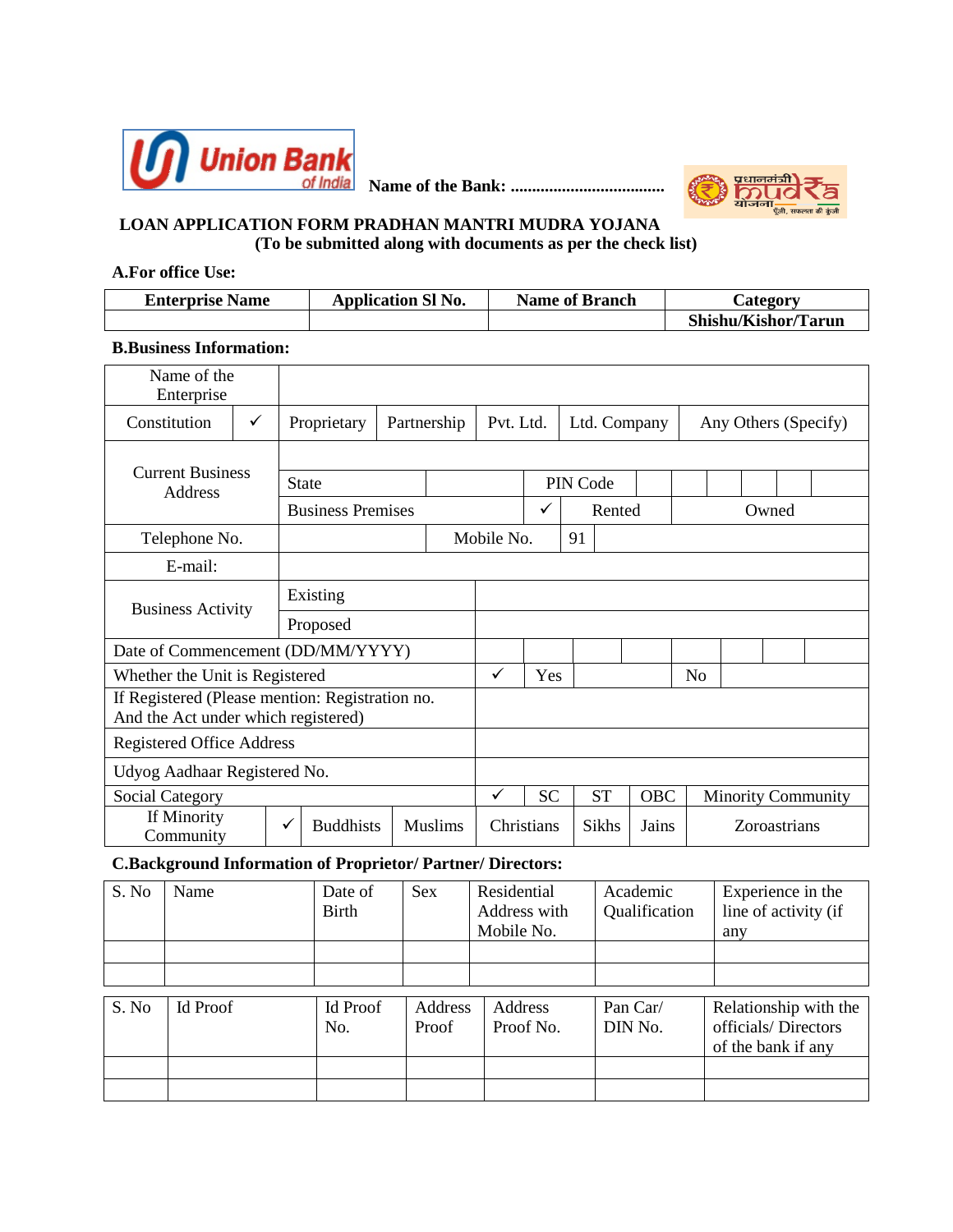#### **D. Name of Associate Concerns and Nature of Association:**

| Name of   | Address of | Presently    | Nature of   | Extent of Interest as a        |
|-----------|------------|--------------|-------------|--------------------------------|
| Associate | Associate  | Banking with | Association | Prop./Partner/Director or Just |
| concern   | Concern    |              | Concern     | Investor in Associate Concern  |
|           |            |              |             |                                |

#### **E. Banking/ Credit Facilities Existing: (In Rs.)**

| Type Of                                                                                                        | Presently           | Limit   | Outstanding As | Security | Asset          |  |  |
|----------------------------------------------------------------------------------------------------------------|---------------------|---------|----------------|----------|----------------|--|--|
| Facilities                                                                                                     | <b>Banking With</b> | Availed | On             | lodged   | classification |  |  |
|                                                                                                                |                     |         |                |          | status         |  |  |
| Savings Account                                                                                                |                     | N.A.    |                | N.A.     |                |  |  |
| <b>Current Account</b>                                                                                         |                     | N.A.    |                | N.A.     |                |  |  |
| Cash Credit                                                                                                    |                     |         |                |          |                |  |  |
| Term Loan                                                                                                      |                     |         |                |          |                |  |  |
| LC/BG                                                                                                          |                     |         |                |          |                |  |  |
| If banking with this bank, customer ID to be given here:                                                       |                     |         |                |          |                |  |  |
| It is certified that our unit has not availed any loan from any other bank/Financial institutional in the past |                     |         |                |          |                |  |  |
| and I/we am/are not indebted to any other Bank / Financial Institution other than those mentioned in column    |                     |         |                |          |                |  |  |
| no. E above.                                                                                                   |                     |         |                |          |                |  |  |

#### **F. Credit Facilities Proposed :( In Rs.)**

| <b>Type of Facilities</b> | Amount | Purpose for which | Details of Primary Security Offered (with |
|---------------------------|--------|-------------------|-------------------------------------------|
|                           |        | Required          | approx. value to be mentioned)            |
| Cash credit               |        |                   |                                           |
| Term loan                 |        |                   |                                           |
| LC/BG                     |        |                   |                                           |
| Total                     |        |                   |                                           |

### **G. In case of Working Capital: Basis of Cash Credit Limit applied: (In Rs.)**

| <b>Actual Sales</b> |       |       | Projected                     |                   |  |           |                            |        |
|---------------------|-------|-------|-------------------------------|-------------------|--|-----------|----------------------------|--------|
| FY-                 | $FY-$ | Sales | Working<br>Cycle in<br>Months | Inventory Debtors |  | Creditors | Promoter's<br>Contribution | Limits |
|                     |       |       |                               |                   |  |           |                            |        |

#### **H. In Case of Term loan requirements, the details of machinery/ equipment may be given as under:**

| Type of   | Purpose for    | Name of  | Total Cost of | Contribution being | Loan Required |
|-----------|----------------|----------|---------------|--------------------|---------------|
| machine/  | which required | Supplier | Machine       | made by the        | (Rs)          |
| equipment |                |          |               | promoters $(Rs.)$  |               |
|           |                |          |               |                    |               |
|           |                |          |               |                    |               |
|           |                | Total    |               |                    |               |

Repayment period with moratorium period requested for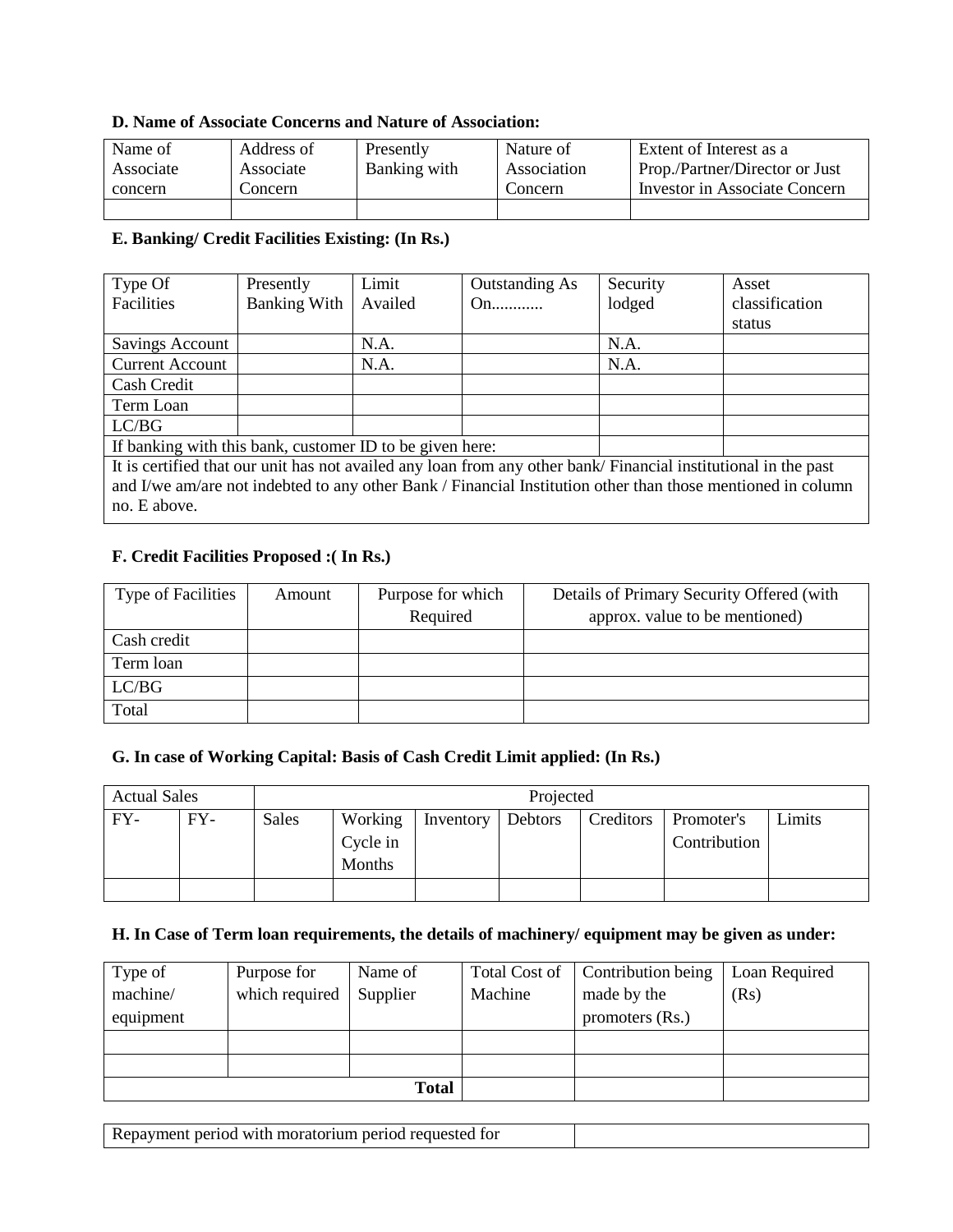### **I. Past Performance / Future Estimates: (In Rs.)**

| Past Performance / Future Estimates (Actual performance for two previous years, estimates for current year |                                                                                                               |               |              |              |  |  |  |
|------------------------------------------------------------------------------------------------------------|---------------------------------------------------------------------------------------------------------------|---------------|--------------|--------------|--|--|--|
|                                                                                                            | and projections for next year to be provided for working capital facilities. However for term loan facilities |               |              |              |  |  |  |
| projections to be provided till the proposed year of repayment of loan.)                                   |                                                                                                               |               |              |              |  |  |  |
|                                                                                                            | Past Year - II                                                                                                | Past Year -II | Present Year | Next Year    |  |  |  |
|                                                                                                            | (Actual)                                                                                                      | (Actual)      | (Estimate)   | (Projection) |  |  |  |
| <b>Net Sales</b>                                                                                           |                                                                                                               |               |              |              |  |  |  |
| Net Profit                                                                                                 |                                                                                                               |               |              |              |  |  |  |
| Capital (Net                                                                                               |                                                                                                               |               |              |              |  |  |  |
| Worth in case of                                                                                           |                                                                                                               |               |              |              |  |  |  |
| Companies)                                                                                                 |                                                                                                               |               |              |              |  |  |  |

### **J. Status Regarding Statutory Obligations:**

| <b>Statutory Obligations</b>                      | Whether           | <b>Remarks</b>            |
|---------------------------------------------------|-------------------|---------------------------|
|                                                   | Complied with     | (Any details in           |
|                                                   | (select Yes/No)   | connection with the       |
|                                                   | if not applicable | relevant obligation to be |
|                                                   | then select N.A.  | given.)                   |
| 1. Registration under Shops and Establishment Act |                   |                           |
| 2. Registration under MSME (Provisional / Final)  |                   |                           |
| 3. Drug License                                   |                   |                           |
| 4. Latest Sales Tax Return Filed                  |                   |                           |
| 5. Latest Income Tax Returns Filed                |                   |                           |
| 6. Any other Statutory dues remaining outstanding |                   |                           |

### **K. Declaration :**

I/We hereby certify that all information furnished by me/us is true, correct and complete. I/We have no borrowing arrangements for the units except as indicated in the application form. There is/are no overdue/ statutory due owed by me/us. I/We shall furnish all other information that many be required by Bank in connection with my/our application. The information may also be exchanged by you with any agency you may deem fit. You, your representatives or Reserve Bank of India or Mudra Ltd., or any other agency as authorised by you, may at any time, inspect/ verify my/ our assets, books of accounts etc. in our factory/business premises as given above. You may take appropriate safeguards/action for recovery of bank's dues.

| <b>Space for Photo</b> | <b>Space for Photo</b>                                                  | <b>Space for Photo</b> |
|------------------------|-------------------------------------------------------------------------|------------------------|
|                        | (Signature of Proprietor/partner/director whose photo is affixed above) |                        |

| Date :    |  |
|-----------|--|
| $Pl_{2C}$ |  |

Place: \_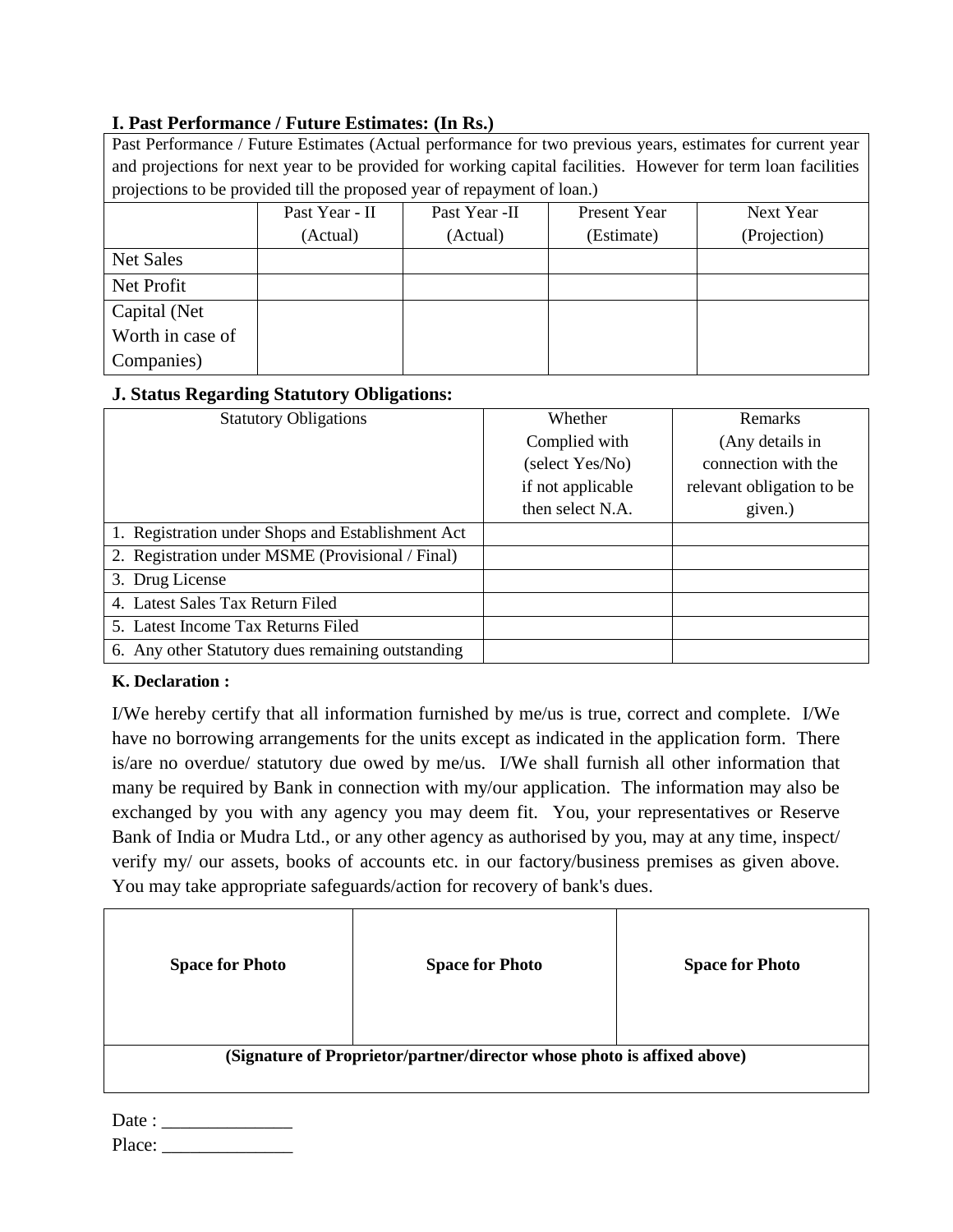### **CHECK LIST :SHISHU**

- 1. Prof of identity Self Certified copy of Voter's ID card / Driving License/ Pan Card/ Aadhaar Card/ Passport/ Photo Ids issued by Govt. authority etc.
- 2. Proof of Residence Recent telephone bill/electricity bill(not older than 2 months), latest property tax receipt, Voter's ID card, Aadhaar Card, Passport of individual/ Proprietor/ Partners, Certificate issued by Govt. Authority/ Local Panchayat/ Municipality etc.
- 3. Applicant's Recent Photograph (2 Copies) not older than 6 months.
- 4. Proof of SC/ST/OBC/Minority, if applicable.
- 5. Proof of identity / Address of the Business Enterprises if available.
- 6. Statement of Account from the existing Banker for the last six months, if any.
- 7. Quotation of Machinery / other items to be purchased.

# **CHECK LIST : KISHORE & TARUN**

- 1. Proof of identity Self certified copy of Voter's ID card / Driving License / PAN Card/ / Aadhaar Card/ Passport/ Photo Ids issued by Govt. authority etc.
- 2. Proof of Residence Recent telephone bill/electricity bill( not older than 2 months),latest property tax receipt, Voter's ID card, Aadhaar Card, Passport of individual/ Proprietor/ Partners, Certificate issued by Govt. Authority/ Local Panchayat/ Municipality etc.
- 3. Proof of SC/ST/OBC/Minority, if applicable.
- 4. Proof of Identity / Address for the Business Enterprise Copies of relevant Licenses/ Registration Certificates / Lease to Rent agreement/ Other Documents pertaining to the ownership, identity of address of business unit / Udyog Aadhaar Memorandum.
- 5. Statement of Accounts from the existing Banker for the last six months, if any.
- 6. Last two years unaudited balance sheet of the existing units along with income tax/ sales tax returns etc. (Applicable for loans of Rs. 2 lacs and above.)
- 7. Projected balance sheets of the start -ups/ existing units for one year in case of working capital limits and for the period of the loan in case of term loan (Applicable for loans of Rs. 2 lacs and above.)
- 8. Sales achieved during the current financial year up to the date of submission of application (in case of existing units).
- 9. Performa invoices / Quotations for the assets to be purchased and estimates for the civil works, if any to be undertaken. Aspect of technical feasibility and economic viability may be discussed with borrower if felt necessary.
- 10. Asset & Liability statement of the borrower including Directors & Partners.
- 11. Memorandum and Articles of association of the company / Partnership Deed of Partners etc. wherever applicable.
- 12. Photos (two copies) of applicant/ Proprietor/ Partners/ Directors not older than 6 months.